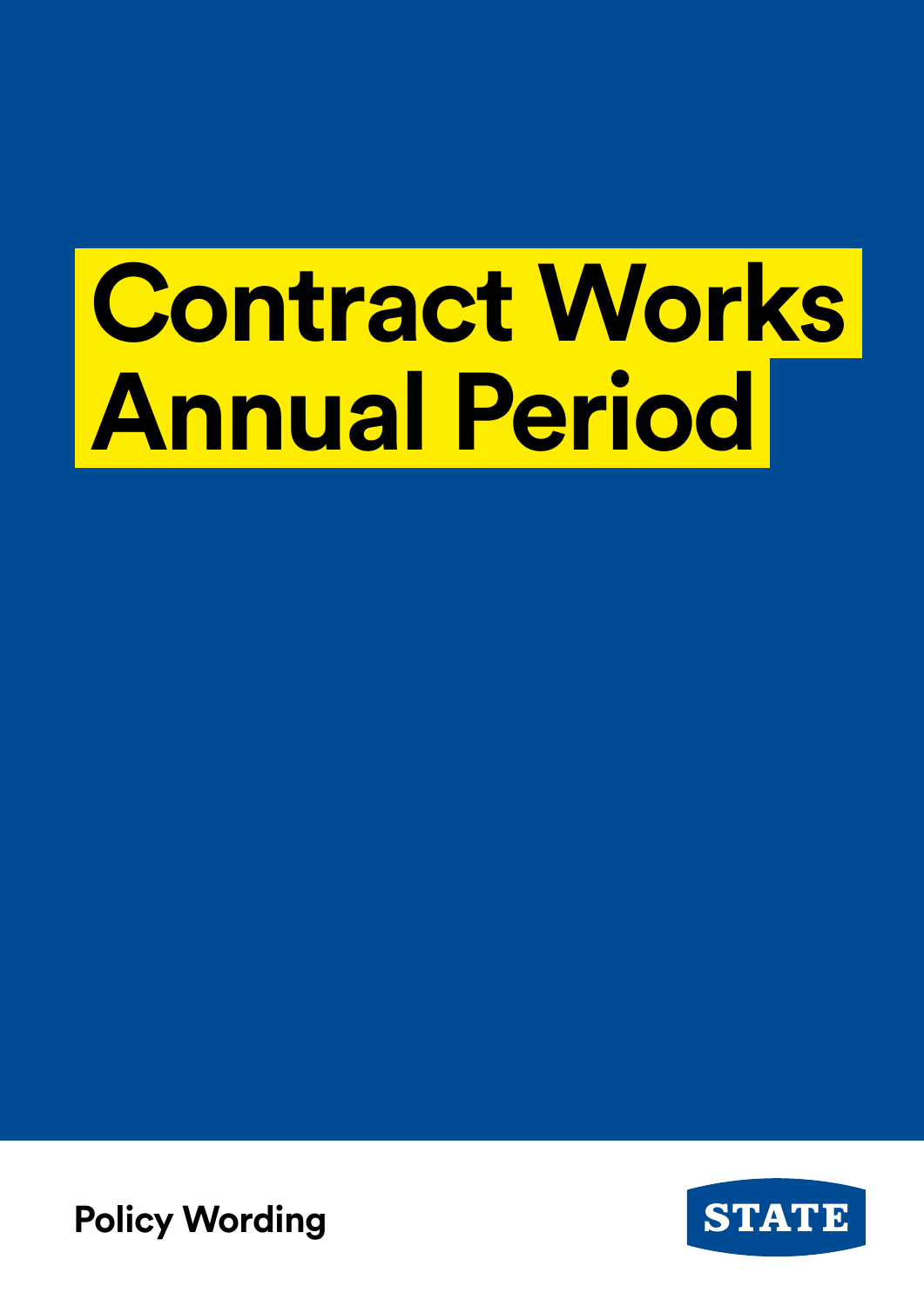## **Welcome to State**

Thank you for choosing to insure with State. You've made a great choice – we've been helping New Zealanders with their insurance needs for more than 100 years and are proud to be doing the same for you.

If you have any questions about your policy or think it doesn't provide the cover you need, please ring us straight away – we'll be happy to help.

#### $\mathbf{I}$ **IMPORTANT**

#### **This is your Contract Works Annual Period Policy document.**

Please make sure you read it carefully, as it contains important information you should know, including what your insurance covers – and what it doesn't.

| Introduction               |    |
|----------------------------|----|
| 1. Insurance agreement     | 1  |
| 2. What this policy covers | 1  |
| 3. Automatic extensions    | 2  |
| 4. Optional extensions     | з  |
| 5. Exclusions              | 6  |
| 6. Basis of settlement     | 8  |
| 7. Claims conditions       | 9  |
| 8. General conditions      | 10 |
| <b>Definitions</b>         | 12 |



If you have a question, need help or want to make an insurance claim, just call us on **0800 80 24 24** or visit **state.co.nz**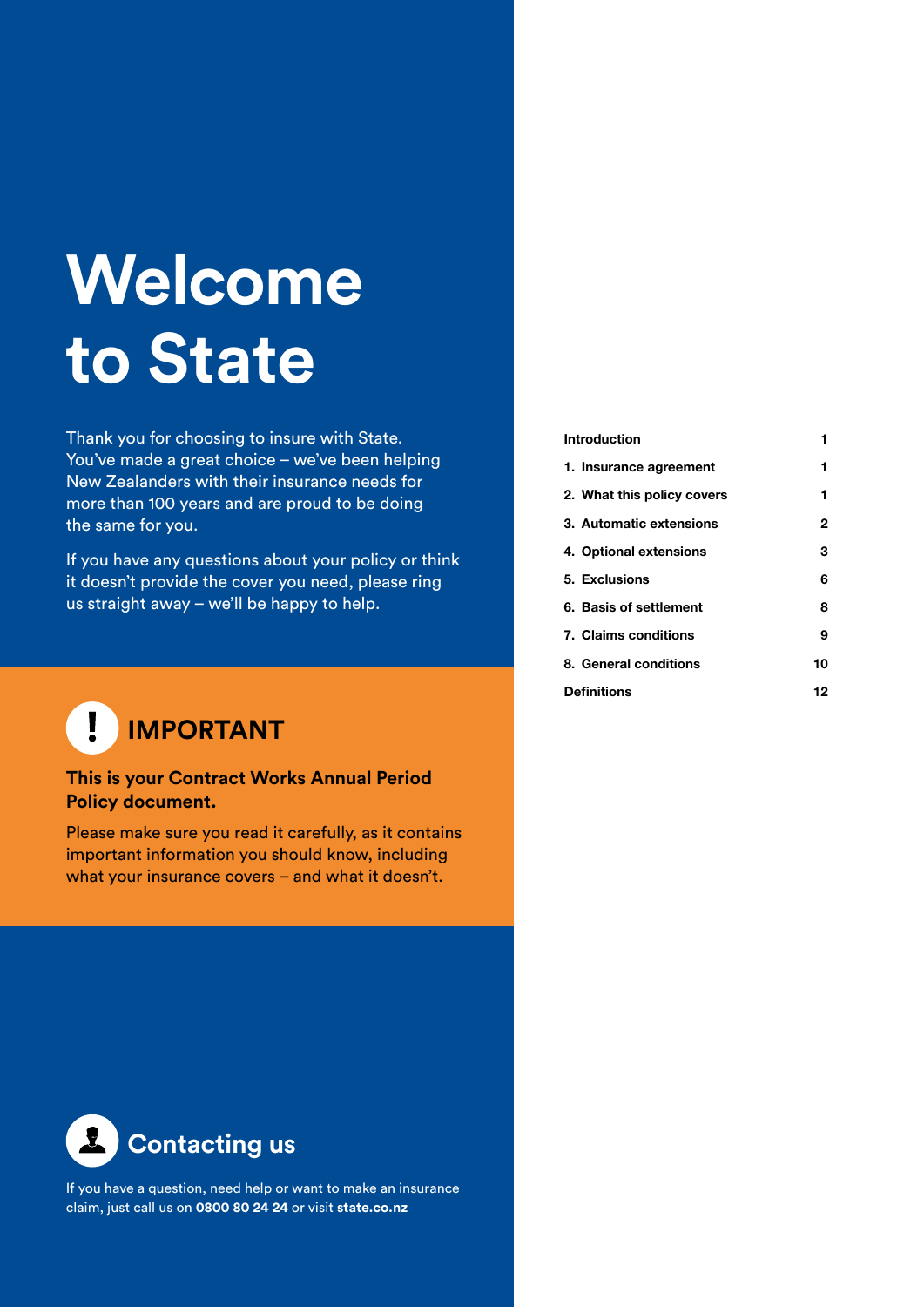## <span id="page-2-0"></span>**Introduction**

| About this policy       | <b>Your</b> Contract Works Annual Period policy consists of:<br>(a) this policy document, and<br>(b) the schedule, and<br>(c) any endorsements or warranties that we apply.                                                                                                                                                                                                                                                                                                                                                                                                        |
|-------------------------|------------------------------------------------------------------------------------------------------------------------------------------------------------------------------------------------------------------------------------------------------------------------------------------------------------------------------------------------------------------------------------------------------------------------------------------------------------------------------------------------------------------------------------------------------------------------------------|
| Your duty of disclosure | When you apply for insurance, you have a legal duty of disclosure. This means you must tell us<br>everything you know (or could be reasonably expected to know) that a prudent insurer would want<br>to take into account in deciding:<br>(a) to accept or decline the insurance, or<br>(b) the cost or terms of the insurance, including the excess.<br>If you or anyone acting on your behalf breaches this duty, we may treat this policy as being of no<br>effect and to have never existed. Please ask us if you are not sure whether you need to tell us about<br>something. |
| <b>Examples</b>         | We have used examples and comments to make the parts of this policy document easier to<br>understand. These examples and comments, which appear in <i>italics</i> , do not affect or limit the<br>meaning of the section they refer to.                                                                                                                                                                                                                                                                                                                                            |
| <b>Headings</b>         | The headings in this policy document are for reference only and do not form part of it. They must not<br>be used when interpreting the policy document.                                                                                                                                                                                                                                                                                                                                                                                                                            |
| <b>Defined words</b>    | If a word is shown in <b>bold</b> , it has a special meaning. There is a list of these words and what they<br>mean in the section 'Definitions'.                                                                                                                                                                                                                                                                                                                                                                                                                                   |

### 1. Insurance agreement

**1.1 Our agreement** The **insured** agrees to pay **us** the premium and comply with this policy. In exchange, and in reliance on the information provided in the **application**, **we** agree to provide cover to the **insured** as set out in this policy.

## 2. What this policy covers

**2.1 Loss during the construction period**

**2.2 Loss during the** 

**maintenance period**

**We** will cover the **insured** for **accidental loss** to **insured property**, occurring at the **insured's contract site** during the **construction period** for all building **contracts** of the type shown in the **schedule** in New Zealand where:

- (a) the **contract** value plus the principal supplied materials is less than the maximum contract value shown in the **schedule**, and
- (b) the **construction period** is no greater than the maximum construction period stated in the **schedule**.

**We** will cover the **insured** during the **maintenance period** for its legal liability to rectify **accidental loss** to **insured property** under the Maintenance or Defects Liability Conditions of the **contract**, provided the **loss**:

- (a) is discovered during the **maintenance period**, and
- (b) arises out of the **contract works** during the **construction period**, or
- (c) is caused by the **insured** while the **insured** is executing work under the Maintenance or Defects Liability Conditions of the **contract**.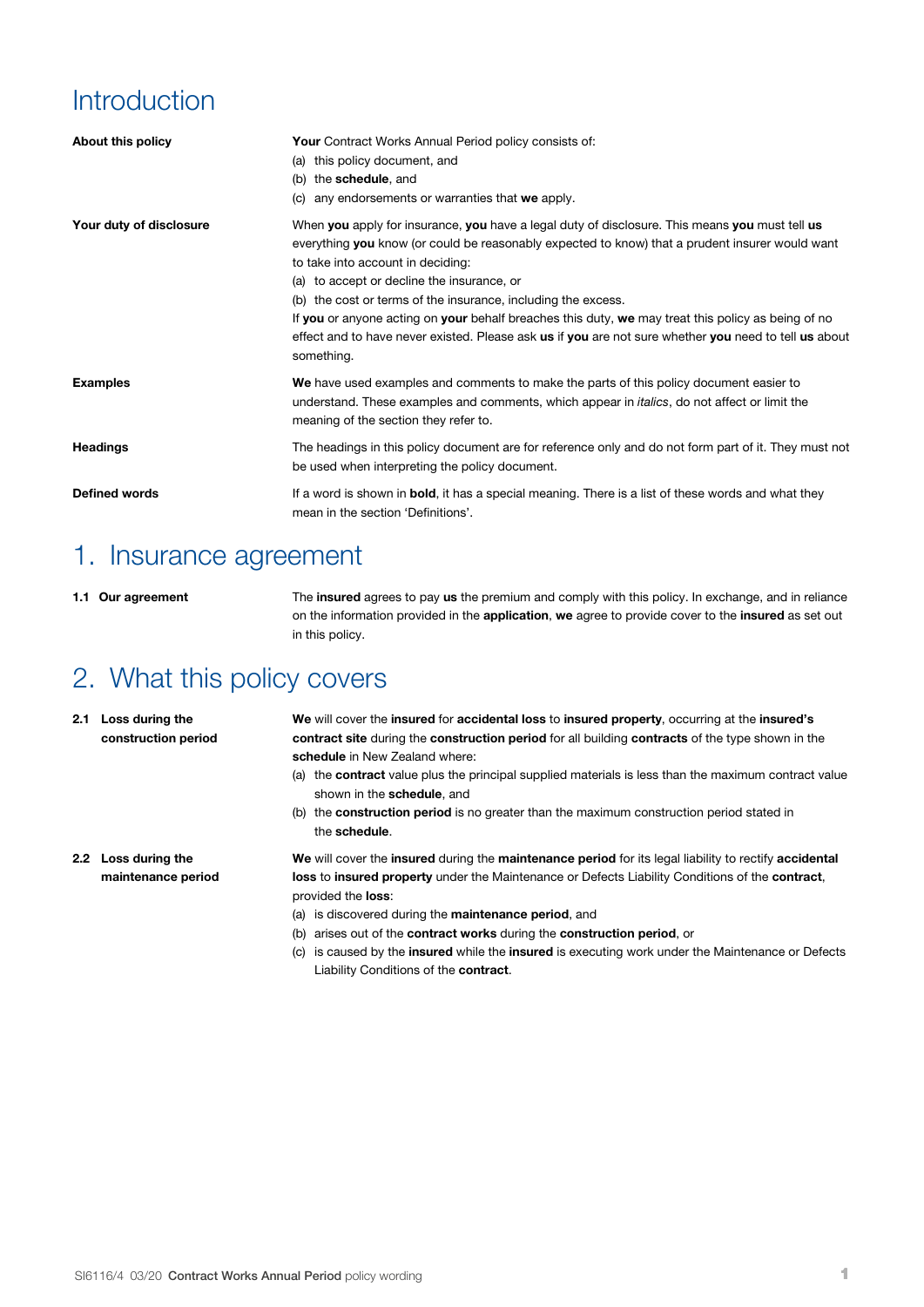## <span id="page-3-0"></span>3. Automatic extensions

The following extensions are included automatically and are subject to the policy terms, unless otherwise stated. Some clauses have specified sub-limits and excesses and these will apply unless specifically stated otherwise in the **schedule**. All sub-limits are included in and are not in addition to the sum insured.

**3.1 Additional items** Where there is a **loss** covered under 'What This Policy Covers' above, **we** will cover the **insured** for the reasonable costs incurred for each of the following items.

(a) Principal's Supplied Materials

Costs to replace materials and property supplied by the principal free of charge to the contractor for permanent incorporation into the **contract works**. Cover begins when the materials and property are delivered to the **contract site**.

The most **we** will pay under this extension is 10% of the **contract works** value unless otherwise stated in the **schedule**.

- (b) Removal of Debris
	- Costs incurred to:
	- (i) dismantle, demolish and remove the debris, and/or
	- (ii) undamaged material, necessary to effect repairs and to secure further damage and prepare the **contract works** for rectification of the **loss**.

The most **we** will pay under this extension is 10% of the **contract works** value unless otherwise stated in the **schedule**.

(c) Professional Fees

Costs of architects, surveyors, consulting engineers, clerk of works, building and resource consent fees (excluding fines and/or penalties) and other fees incurred that are necessary to rectify the **loss** (but excluding any fees for the preparation of a claim or estimate of fees). The most **we** will pay under this extension is 10% of the **contract works** value unless otherwise stated in the **schedule**.

(d) Increased Costs During Construction

Costs incurred for variations and fluctuations in the **contract** price, and/or increases in the costs of labour and materials during the **construction period**.

The most **we** will pay under this extension is 5% of the **contract works** value unless otherwise stated in the **schedule**.

(e) Escalation During Reconstruction

Costs of reconstruction of the **contract works** that exceed the initial cost, provided the reconstruction is completed without delay. Cover will also account for inflated costs of the unbuilt portion of the works.

The most **we** will pay under this extension is 5% of the **contract works** value unless otherwise stated in the **schedule**.

- (f) Plans / Drawings and Site Documents Costs incurred to replace **loss** of any Plans, Drawings and other related Site Documents relating to the **contract works**. The most **we** will pay under this extension is \$10,000.
- **3.2 Civil authority We** will cover the **insured** for **loss** during the **construction period** to the **insured property** where such **loss** is suffered at the direction of a civil authority during a fire or other catastrophic **event** for the purpose of mitigating the effects of such **event**.
- **3.3 Expediting expenses We** will cover the **insured** for the reasonable cost of express freight within New Zealand and overtime to expedite the repair or replacement of **insured property** following a **loss** otherwise covered under this policy.
	- The most **we** will pay under this extension is:
	- (a) 30% of the claimed amount for ordinary labour, road carriage charges or ordinary costs, or
	- (b) the limit stated in the **schedule**,
	- whichever is the lesser.

#### **3.4 Overseas airfreight expenses We** will cover the **insured** for the reasonable cost of airfreight charges incurred in the repair and replacement of **insured property** following a **loss** otherwise covered under this policy. The airfreight carriage must be provided by a recognised regular scheduled airline service and not provided by a chartered aircraft. The most **we** will pay under this extension is:

- (a) 20% of the value of the item being freighted, or
	- (b) the limit stated in the **schedule**,
	- whichever is the lesser.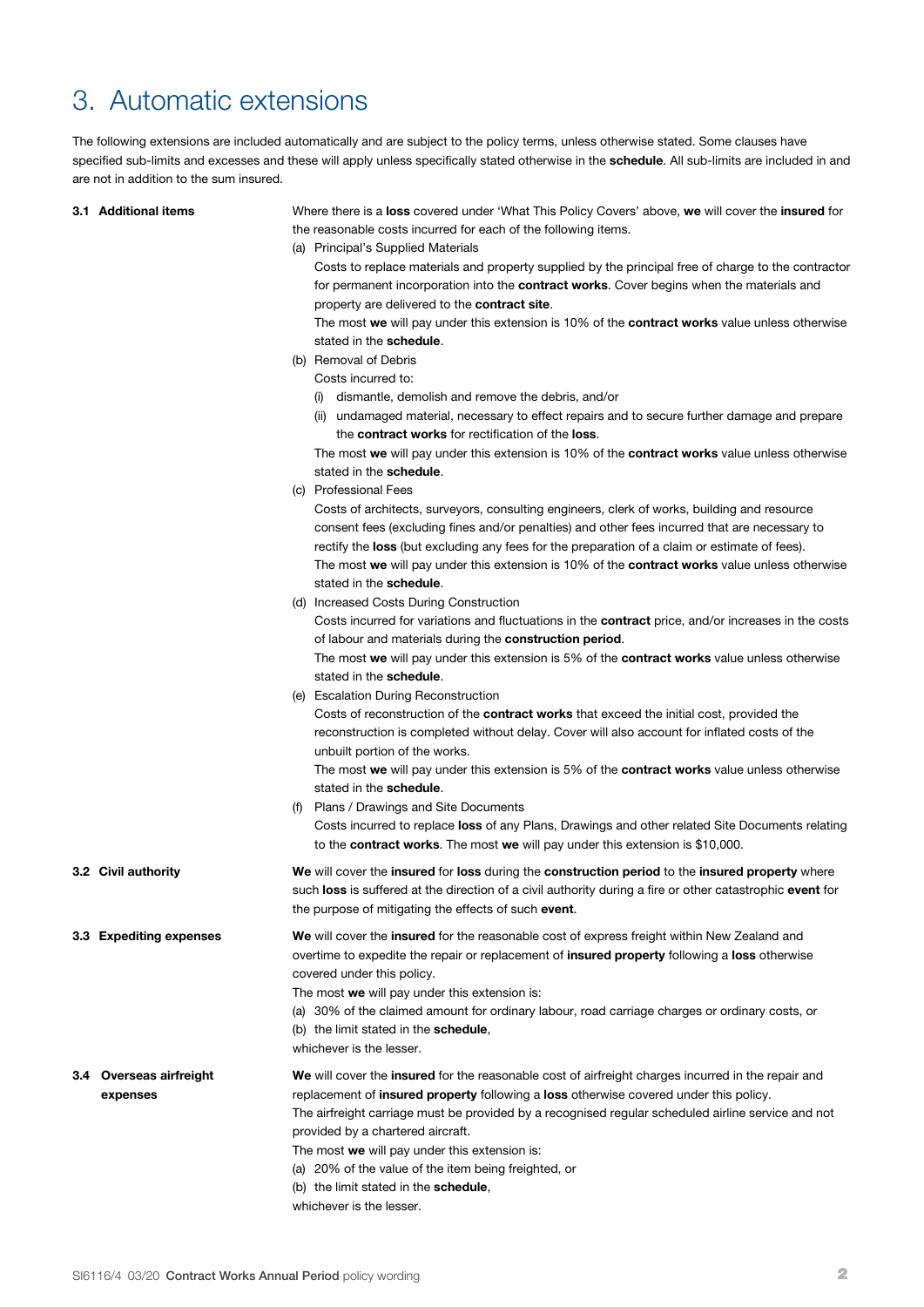<span id="page-4-0"></span>

| 3.5 Profit margin         | If the <b>insured</b> carries out reinstatement work in connection with a claim under this policy, then, in<br>the adjustment of that claim, we will allow a reasonable allowance for overhead plus a reasonable<br>margin for profit on the cost of the reinstatement work.                                                                                                                                                                                                                                                                                                                                                                                                                 |
|---------------------------|----------------------------------------------------------------------------------------------------------------------------------------------------------------------------------------------------------------------------------------------------------------------------------------------------------------------------------------------------------------------------------------------------------------------------------------------------------------------------------------------------------------------------------------------------------------------------------------------------------------------------------------------------------------------------------------------|
| 3.6 Protection expenses   | We will cover the insured for the reasonable costs incurred in fighting or controlling a peril where<br>such peril threatens to damage part or all of the contract works and where such loss would be<br>covered by this policy.<br>The most we will pay under this extension is $$25,000$ and an excess of $$1,000$ or the excess<br>specified in the schedule whichever is greater will apply.                                                                                                                                                                                                                                                                                             |
| 3.7 Redundant foundations | We will cover the insured for undamaged foundations that are made redundant, by reason of the<br>exercise of statutory power by local or national government where the insured property resting on<br>them has been destroyed as a result of a loss covered by this policy.<br>Where the redundant and undamaged foundations are not demolished, and the presence of them<br>increases the market value of the site to which they are fixed, the amount of the market value<br>increase will be deducted from the amount payable for the claim.<br>For the purposes of this extension "undamaged" means not directly physically damaged by an<br>event that would be covered by this policy. |
| 3.8 Temporary buildings   | We will cover the insured for accidental loss occurring during the construction period to any of<br>the following:<br>(a) the main contractor's hoardings,<br>(b) site office,<br>(c) huts and encampments,<br>that are not part of the contract itself but are used to perform the contract works at the contract<br>site. This extension does not extend to any sub-contractor's property.<br>The most we will pay under this extension is \$5,000 unless otherwise stated in the schedule.                                                                                                                                                                                                |
| 3.9 Transit and storage   | We will cover the insured for accidental loss of insured property occurring during the<br>construction period while the insured property is:<br>(a) in storage at secure situations other than the <b>contract site</b> ,<br>(b) in transit within New Zealand by road, rail, airfreight, inter-island ferry, or containerised shipping<br>between New Zealand ports.<br>The most we will pay under this extension is \$250,000 for any event, unless a higher amount is<br>shown in the schedule. The property must belong to the insured and intended to be incorporated<br>into the <b>contract works</b> .                                                                               |

## 4. Optional extensions

These Optional Extensions only apply where specified in the **schedule** and are subject to the policy terms. Cover under the Optional Extensions are included within the sum insured and are not additional to it.

| 4.1 Completion cover     | We will cover any sudden and accidental loss to the completed contract works occurring within<br>the period up to 30 days following the end of the period described in either clause (a) or (b) in the<br>definition of <b>construction period</b> , or such longer period that we have agreed.<br>This extension will not cover any loss at all if it is insured to any extent under any other insurance<br>policy, we will not contribute towards any claim under any other insurance policy.                                                                                                                                                                                                                                                                                                                                                                                                                          |
|--------------------------|--------------------------------------------------------------------------------------------------------------------------------------------------------------------------------------------------------------------------------------------------------------------------------------------------------------------------------------------------------------------------------------------------------------------------------------------------------------------------------------------------------------------------------------------------------------------------------------------------------------------------------------------------------------------------------------------------------------------------------------------------------------------------------------------------------------------------------------------------------------------------------------------------------------------------|
| 4.2 Employees hand tools | We will cover the insured for accidental loss during the construction period to hand tools<br>belonging to the insured's specified employees, while the hand tools are at the contract site<br>provided they are not otherwise insured.<br>This extension does not cover:<br>(a) loss by theft unless it is accompanied by violence, or threat of violence to any person, or as a<br>result of violent and forcible entry to, or exit from an enclosed building or shipping container, or<br>(b) any sub-contractor's employees.<br>'Exclusion 5.1 (a) (viii)' does not apply to this extension.<br>The most we will pay under this Optional Extension is \$10,000 per specified employee and is subject<br>to a minimum excess of \$1,000 or the excess shown in the <b>schedule</b> .<br>This extension does not cover personal communication devices for example mobile phones, laptops,<br>tablets or GPS equipment. |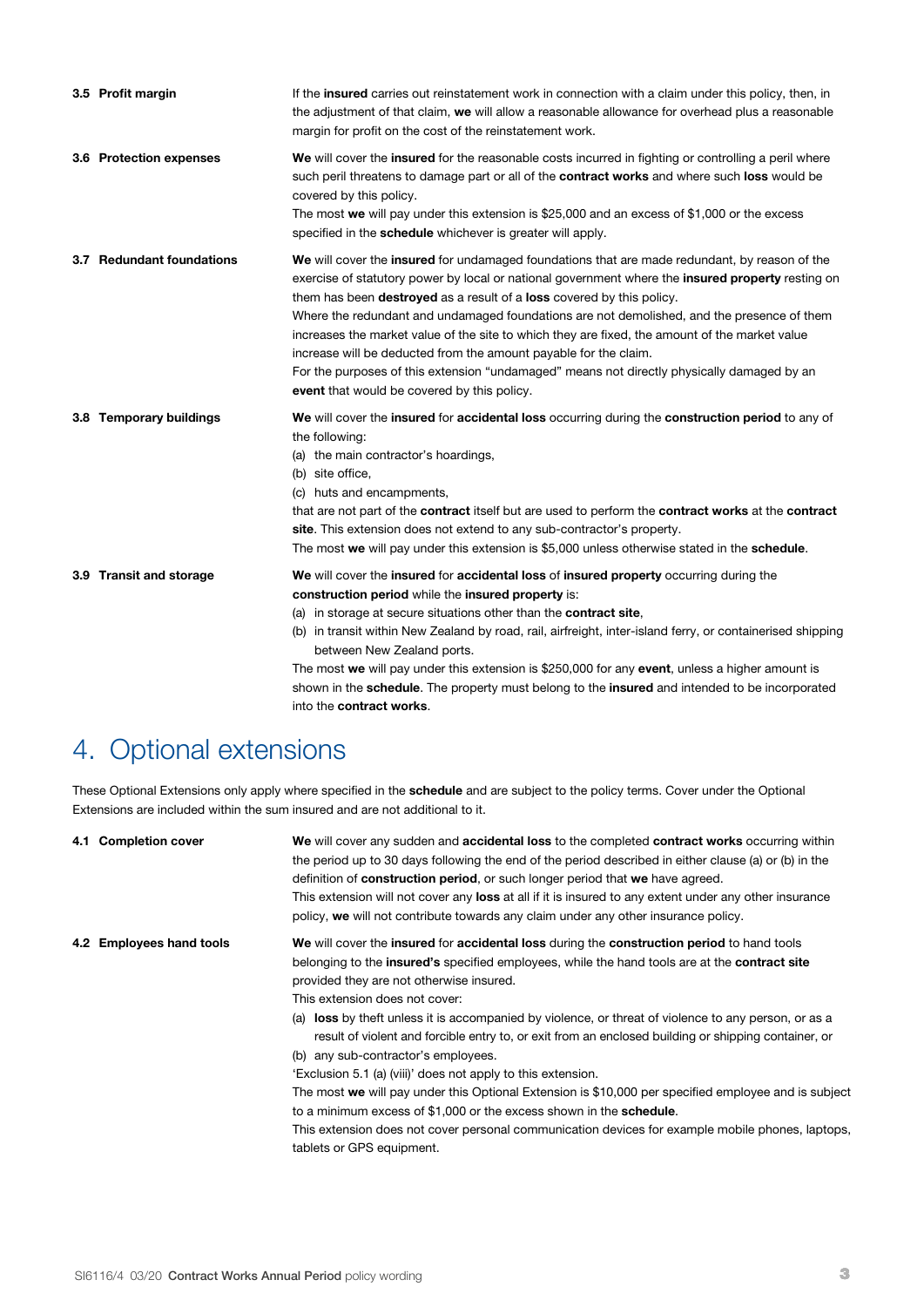#### **4.3 Existing structures We** will cover the **insured** for **accidental loss** occurring during the **construction period** to the **existing structures**.

Provided that:

- (a) the **existing structures** were in the **insured's** care, custody and control at the time of the **loss** occurring, and
- (b) the **loss** is directly caused by the performance of the **contract works**, unless the **insured** has elected to, and has been agreed by **us**, to have full cover for **existing structures**.

There is no cover under this Optional Extension for:

- (i) **loss** to floor and wall finishes or coverings of the **existing structures** unless full cover for **existing structures** has been agreed, or
- (ii) **loss** to contents of the **existing structures** unless specifically listed in the **schedule**, or (iii) consequential loss or liability of any nature whatsoever.

The most **we** will pay for under this Optional Extension will be the sum insured stated in the **schedule** for **existing structures**.

#### **Basis of Settlement for existing structure**

**We** will indemnify the **insured** as follows:

- (a) Where the **existing structure** is lost or **destroyed**, by paying **you** the cost to replace the **existing structure** to a condition substantially the same as its condition when new, or
- (b) where the **existing structure** is physically damaged but not lost or **destroyed**, by paying **you** the cost to repair the **loss** to the damaged part of the **existing structure** to a standard that is reasonably equivalent to its condition and relative quality when new, but without necessarily reproducing it exactly.

#### **Circumstances where reinstatement does not apply**

Regardless of the above, 'Basis of Settlement – Method of Indemnity 6.1' will apply in the following circumstances:

- (a) If the **insured** do not repair or replace the **loss** to the **existing structure**, or
- (b) repair or replacement of the **loss** to the **existing structure** is not started within a reasonable period of time, or
- (c) until the actual costs of repair or replacement of the **loss** to the **existing structure** are incurred, or
- (d) if the **existing structure** is awaiting demolition or disposal at the time of the **loss**, or
- (e) either of the following apply:
	- (i) repair or replacement of the damaged, lost or **destroyed existing structure** is not permissible under any **regulations**, or
	- (ii) repair or replacement of the damaged, lost or **destroyed existing structure** is not permissible because of the undamaged portion of the **existing structure**.

#### **Conditions**

#### Site of replacement

Reinstatement is to be carried out on the **contract site** where the **loss** occurred to the **existing structure**. However, the work may be carried out upon an alternative site if reinstatement on the same **contract site** is not permitted by reason of any **regulations** imposed by local or national government.

#### **Limitations on amount payable**

Where an **existing structure** is damaged, **we** will not pay more than what would have been required to be paid for reinstatement had it been **destroyed**.

Where:

- (a) the **insured** does not replace the **existing structure**,
- (b) the **insured** does not commence and carry out the work of reinstatement within a reasonable period of time,
- (c) the **insured** does not incur the costs of reinstatement,
- (d) **regulations** do not permit the repair of the damage to an **existing structure** which is not a total loss,

the most **we** will pay is the amount specified in the **schedule** or the **actual value** of the **existing structure**, whichever is less.

#### **Rates, Taxes and Other Charges**

**We** will not pay for any rate, tax, duty, development charge, or any other charge or assessment arising out of capital appreciation, on any **existing structure**, which may be payable in order to comply with any **regulation**.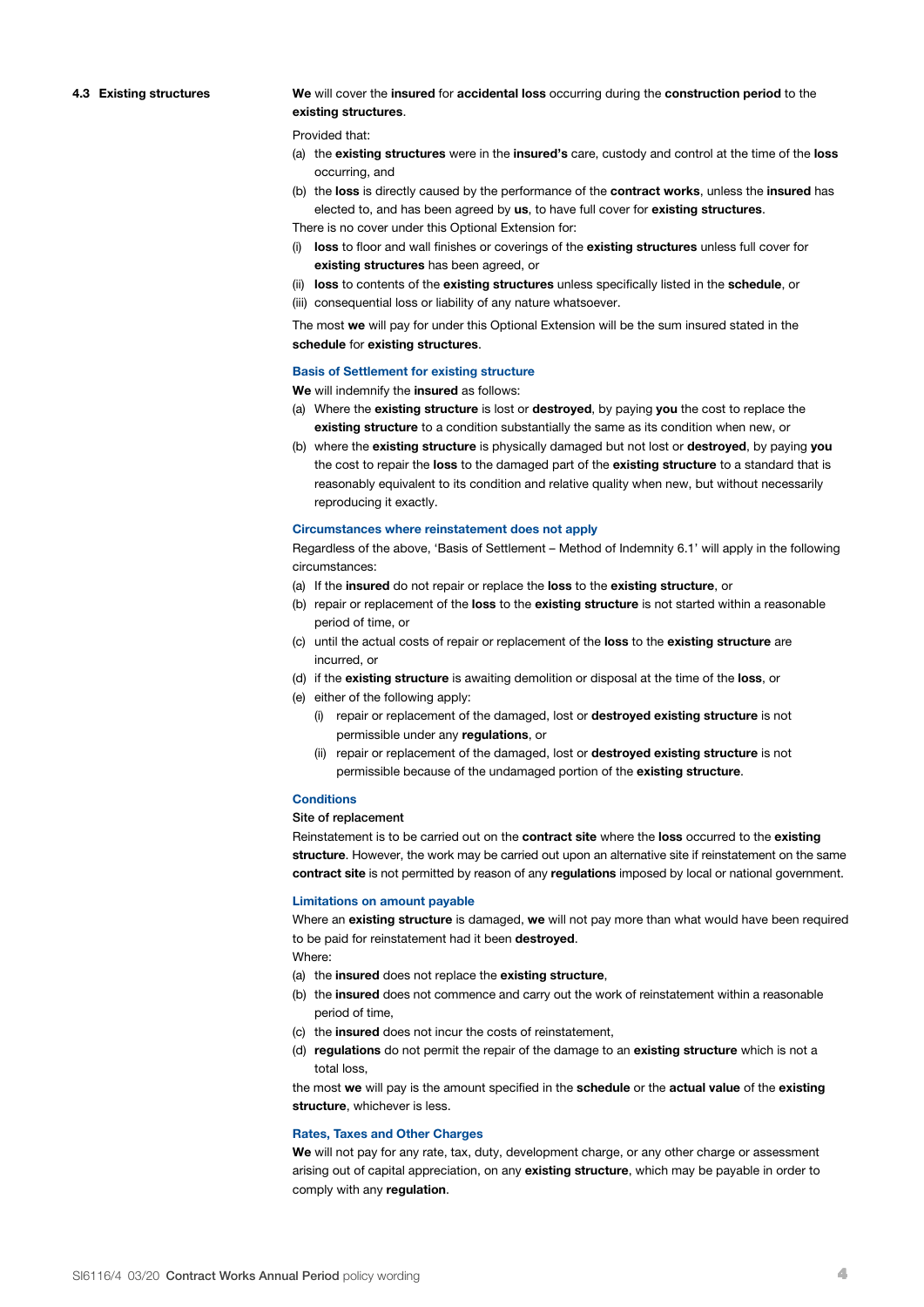|     | 4.4 Hired or borrowed plant         | We will cover the insured for accidental loss occurring during the construction period to hired<br>in or borrowed plant, machinery, scaffolding, reusable formwork, equipment and tackle used in the<br>performance of the contract works at the contract site provided it is not otherwise insured.<br>This includes plant that the insured is liable for under a hire agreement, and that is being used in the<br>performance of the contract works.<br>This extension does not cover any of the following:<br>(a) sub-contractor's plant, machinery, scaffolding, reusable formwork, equipment and tackle, or<br>(b) loss by theft, unless the equipment and mobile plant is normally stored in the open or it is<br>accompanied by violence, or threat of violence to any person, or as a result of violent and<br>forcible entry to, or exit from an enclosed building.<br>'Exclusion 5.1 (a) (vi)' does not apply to this extension.<br>This Optional Extension is subject to an excess of 1% of the hired items sum insured or \$1,000<br>whichever is greater. |                                                                   |
|-----|-------------------------------------|------------------------------------------------------------------------------------------------------------------------------------------------------------------------------------------------------------------------------------------------------------------------------------------------------------------------------------------------------------------------------------------------------------------------------------------------------------------------------------------------------------------------------------------------------------------------------------------------------------------------------------------------------------------------------------------------------------------------------------------------------------------------------------------------------------------------------------------------------------------------------------------------------------------------------------------------------------------------------------------------------------------------------------------------------------------------|-------------------------------------------------------------------|
|     | 4.5 Natural disaster                | We will cover the insured property for natural disaster damage, provided that the damage occurs:<br>(a) during the <b>construction period</b> , and<br>(b) at the contract site.<br>'Exclusion 5.9' does not apply to this extension.<br>The excess shown below for each region, applies to all costs arising from any one event.                                                                                                                                                                                                                                                                                                                                                                                                                                                                                                                                                                                                                                                                                                                                      |                                                                   |
|     |                                     | <b>Region</b>                                                                                                                                                                                                                                                                                                                                                                                                                                                                                                                                                                                                                                                                                                                                                                                                                                                                                                                                                                                                                                                          | <b>Excess</b>                                                     |
|     |                                     | The regions of Auckland, Northland, Otago,<br>Southland, Tauranga City, Taranaki and Waikato                                                                                                                                                                                                                                                                                                                                                                                                                                                                                                                                                                                                                                                                                                                                                                                                                                                                                                                                                                           | 2.5% of the constructed value at time of loss.<br>minimum \$2,500 |
|     |                                     | The rest of New Zealand                                                                                                                                                                                                                                                                                                                                                                                                                                                                                                                                                                                                                                                                                                                                                                                                                                                                                                                                                                                                                                                | 5% of the constructed value at time of loss.<br>minimum \$5,000   |
|     | 4.6 Post loss land<br>improvements  | We will cover the insured for the cost of reinstatement of land if it is physically damaged during the<br>construction period (other than by fire) provided that the land:<br>(a) belongs to the insured, and<br>(b) is part of the <b>contract site</b> , and<br>(c) which suffers <b>loss</b> that is not otherwise excluded by this policy.<br>The most we will pay under this extension is \$25,000 in total for the period of insurance.                                                                                                                                                                                                                                                                                                                                                                                                                                                                                                                                                                                                                          |                                                                   |
| 4.7 | <b>Testing and</b><br>commissioning | We will cover the insured for accidental loss caused by electrical or mechanical breakdown or<br>explosion during testing, test loading or commissioning, occurring during the construction period<br>to electrical or mechanical plant forming part of the contract works at the contract site.<br>Provided that:<br>(a) the testing and commissioning period does not exceed 14 days for any single item of plant, and<br>(b) second hand, prototype or experimental machinery is not included.                                                                                                                                                                                                                                                                                                                                                                                                                                                                                                                                                                      |                                                                   |

'Exclusion 5.2 (d) (iv)' does not apply to this extension.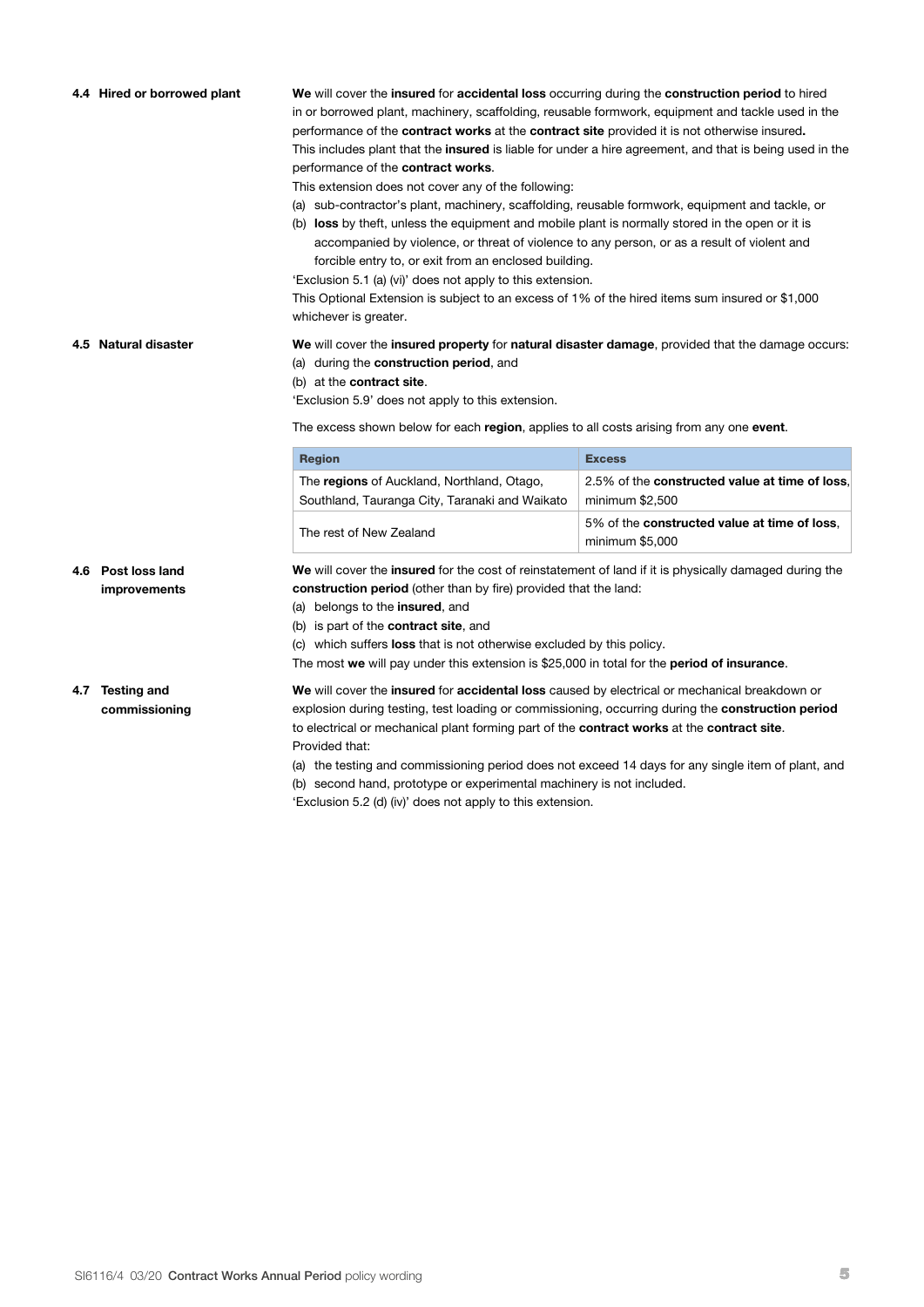## <span id="page-7-0"></span>5. Exclusions

#### **5.1 Types of property not covered**

#### This policy does not insure:

- (a) any of the following:
	- (i) motor vehicles,
	- (ii) other mechanically or electrically propelled vehicles (including railway locomotives and rolling stock),
	- (iii) watercraft of any kind,
	- (iv) aircraft of any kind,
	- (v) accessories in or on any of the vehicles or craft in (a)(i) to (a)(iv) above,
	- (vi) **construction plant**,
	- (vii) tyres or tracks, unless as a result of other insured **loss** to a vehicle/mobile plant,
	- (viii) employees' personal effects or hand tools.
- (b) files, deeds, evidence of debt, bonds, bills of exchange, promissory notes, cash, bank notes, cheques, securities or money, stamps, accounting or computer records.

#### **5.2 Losses not covered** This policy does not insure:

- (a) any of the following types of damage to **insured property**:
	- (i) slowly developing deformation or distortion,
	- (ii) marring or scratching,
	- (iii) gradual deterioration,
	- (iv) rot or mildew,
	- (v) surfaces damaged during the process of cleaning.
- (b) **loss immediately preceded by** any of the following:
	- (i) interruption of the supply of water, gas, electricity, or any other fuel to the situation,
	- (ii) total or partial stoppage of work for longer than 90 days,
	- (iii) interruption or cessation of any process,
	- (iv) occupancy unless otherwise agreed.
- (c) **loss** caused by any of the following:
	- (i) action of micro-organisms, vermin or pests,
	- (ii) corrosion, action of light, or inherent nature of the property,
	- (iii) wear and tear,
	- (iv) fumes, gas, dust, smoke or soot,
	- (v) maintenance of **insured property**.

This exclusion only applies to the **insured property** first affected. It does not apply to any resultant **accidental loss** to other parts of the **insured property**.

- (d) **loss** caused by any of the following:
	- (i) unexplained disappearances, shortages revealed only by the taking of an inventory, shortages resulting from clerical or accounting errors,
	- (ii) any fraudulent scheme or device, or false pretence practiced on the **insured** or any other person,
	- (iii) recklessness,
	- (iv) the operation, or mechanical or electrical failure, derangement, breakdown, or pressure explosion to any mechanical or electrical items incorporated in the **contract works**,
	- (v) mechanical or electrical failure, derangement or breakdown of **construction plant**.
- (e) **loss** following any of these:
	- (i) exposure to weather conditions if the **insured property** is not designed to be left in the open (unless reasonable precautions have been taken to protect the property from these conditions),
	- (ii) landslip, subsidence, erosion or expansion of the ground. However, this exclusion will not apply to **loss** to **insured property**,
	- (iii) normal settlement, shrinkage or expansion of buildings, foundations, walls, pavements, roads and other structural improvements.
- (f) **loss** to any structure or property already at the **contract site** prior to commencement of the **contract works**.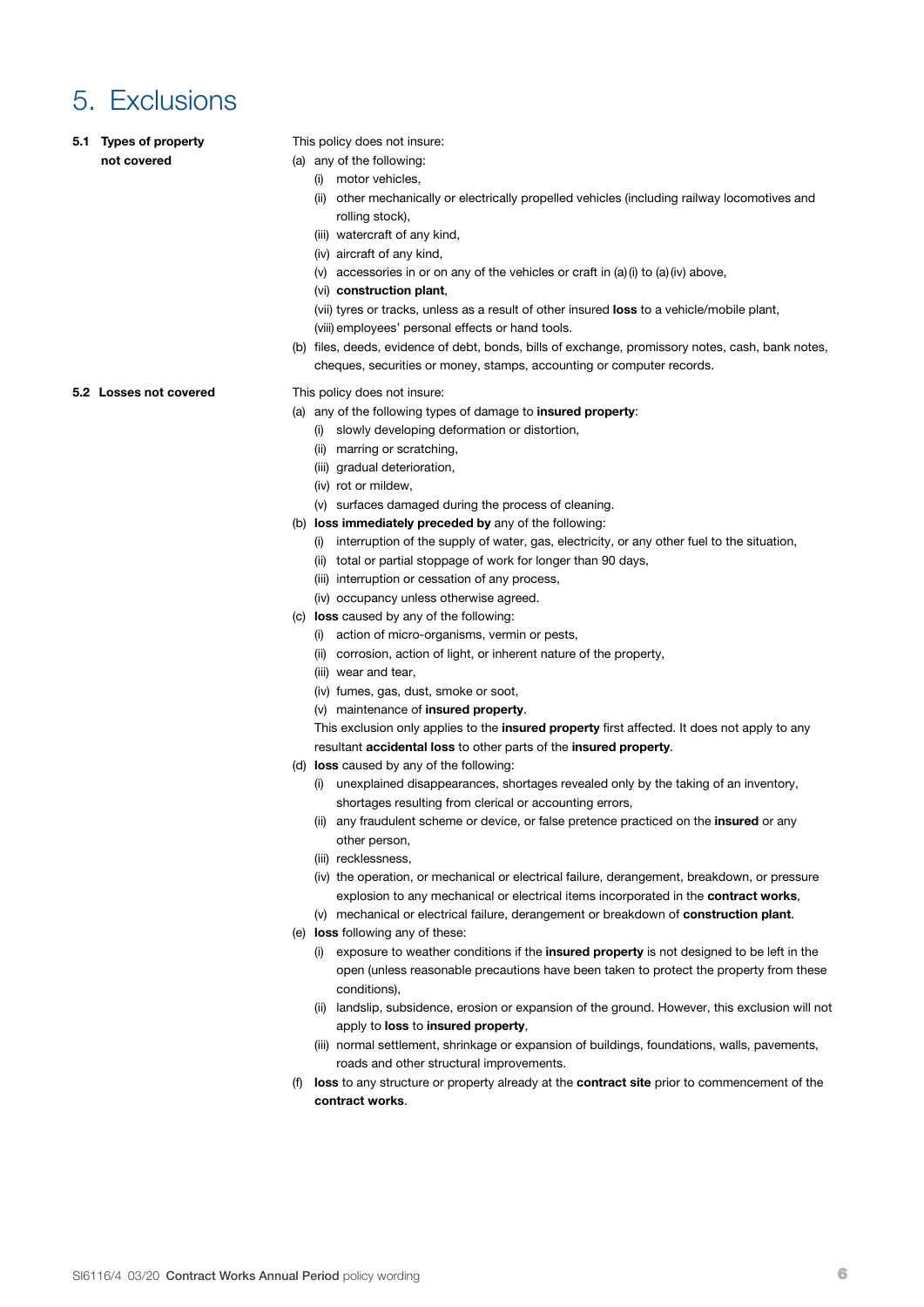| 5.3 Building defects   | This policy does not insure <b>loss</b> in connection with a building or structure being affected by:<br>(a) moisture or water build-up or the penetration of external moisture or water, or<br>(b) the action or effects of mould, fungi, mildew, rot, decay, gradual deterioration, micro-organisms,<br>bacteria, protozoa, or any similar or like forms, that is caused directly or indirectly by:<br>(i) non-compliance with the New Zealand Building Code, or<br>(ii) faulty design or faulty specification, including but not limited to faulty sequence, procedure<br>or programme, or<br>(iii) faulty materials, or<br>(iv) faulty workmanship,<br>when the building or structure was constructed, manufactured, altered, repaired, renovated or<br>maintained.<br>This exclusion does not apply to loss that is caused by or directly arises from the leakage of internal<br>pipes, internal water reticulation systems or internal cisterns. |
|------------------------|--------------------------------------------------------------------------------------------------------------------------------------------------------------------------------------------------------------------------------------------------------------------------------------------------------------------------------------------------------------------------------------------------------------------------------------------------------------------------------------------------------------------------------------------------------------------------------------------------------------------------------------------------------------------------------------------------------------------------------------------------------------------------------------------------------------------------------------------------------------------------------------------------------------------------------------------------------|
| 5.4 Confiscation       | This policy does not insure loss in connection with confiscation, nationalisation, requisition or<br>destruction of, or damage to property by order of government, public or local authority (unless the<br>order is given to control any immediate and imminent threat of loss provided that the loss would be<br>covered by this policy if it did occur).                                                                                                                                                                                                                                                                                                                                                                                                                                                                                                                                                                                            |
| 5.5 Consequential loss | This policy does not insure any kind of consequential loss (e.g. financial loss that occurs as a result<br>of the loss of insured property), including the following:<br>(a) penalties, or<br>(b) loss of use of any property, or<br>(c) delays, or<br>(d) loss of market.                                                                                                                                                                                                                                                                                                                                                                                                                                                                                                                                                                                                                                                                             |
| 5.6 Contract types     | This policy does not insure loss or expense of any type in connection with contracts where the<br>contract relates to construction, alteration, addition or repair of:<br>(a) schools, or<br>(b) buildings or structures of historic or cultural significance, or<br>(c) buildings or structures with foundations or excavations greater than 3-metres below existing<br>ground level, or<br>(d) structures other than buildings, or<br>(e) galleries, shafts and tunnels and other underground works, or<br>(f) civil works including: earthworks, roads, railways, bridges, culverts, pipelines, sewage, irrigation<br>projects, canals, reservoirs, dams, siphons, retaining walls greater than 3-metres in height,<br>harbour facilities, docks, breakwaters and jetties.<br>Unless otherwise agreed in writing.                                                                                                                                   |
| 5.7 Costs not insured  | This policy does not insure the cost of:<br>(a) repairing or replacing faulty materials, or<br>(b) fixing faulty workmanship, or<br>(c) fixing any work performed to a faulty:<br>(i) design plan, or<br>(ii) design specification.<br>This exclusion does not apply to any resultant sudden and <b>accidental loss</b> to separate <b>insured</b><br>property or to other parts of the same insured property arising from the above.                                                                                                                                                                                                                                                                                                                                                                                                                                                                                                                  |
| 5.8 Electronic data    | This policy excludes loss of or damage to electronic data, and any liability arising from this, directly<br>or indirectly caused by, or in connection with a computer virus.<br>This includes loss of use, reduction in functionality or any other associated loss or expense in<br>connection with the electronic data.<br>However, this exclusion does not apply to resultant physical damage to other insured property,<br>which is not otherwise excluded.                                                                                                                                                                                                                                                                                                                                                                                                                                                                                         |
| 5.9 Natural disaster   | This policy does not insure loss or expense of any type in connection with earthquake, subterranean<br>fire, volcanic eruption, tsunami, geothermal activity, hydrothermal activity, or fire caused by any of<br>these.                                                                                                                                                                                                                                                                                                                                                                                                                                                                                                                                                                                                                                                                                                                                |
| 5.10 Nuclear           | This policy does not insure any loss in connection with:<br>(a) ionising radiation or contamination by radioactivity from:<br>(i) any nuclear fuel, or<br>(ii) any nuclear waste from the combustion or fission of nuclear fuel.                                                                                                                                                                                                                                                                                                                                                                                                                                                                                                                                                                                                                                                                                                                       |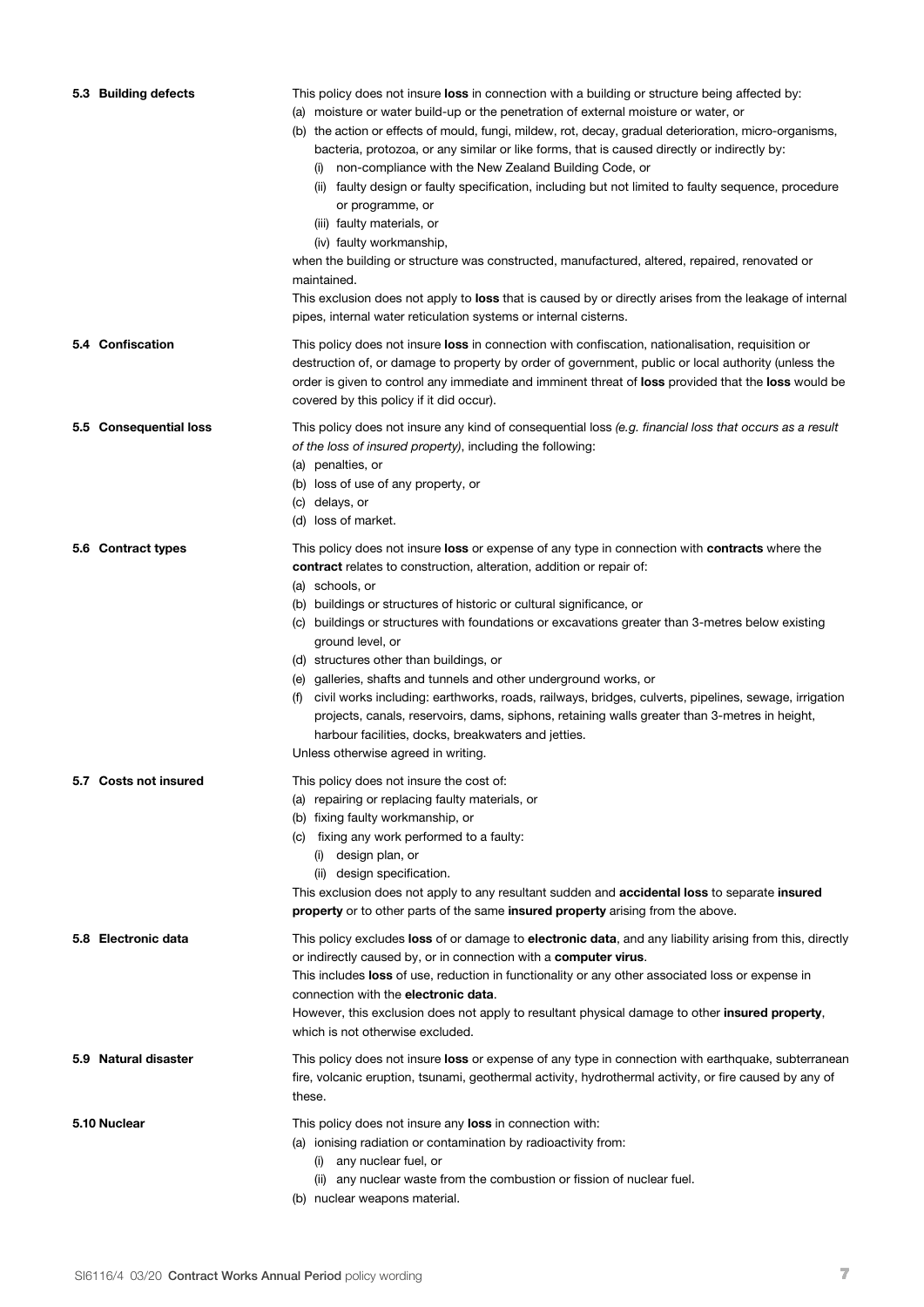<span id="page-9-0"></span>

| 5.11 Sanctions                               | This policy does not insure any loss or provide any cover to the extent such cover would expose<br>us to any sanction, prohibition or restriction under any United Nations resolution, or any trade or<br>economic sanctions, laws or regulations of the European Union, the United Kingdom, the United<br>States of America, Australia or New Zealand.                                                                               |
|----------------------------------------------|---------------------------------------------------------------------------------------------------------------------------------------------------------------------------------------------------------------------------------------------------------------------------------------------------------------------------------------------------------------------------------------------------------------------------------------|
| 5.12 Seepage, pollution<br>and contamination | This policy does not insure loss of any type in connection with seepage, pollution or contamination,<br>except if the seepage, pollution or contamination results from sudden and <b>accidental loss</b> to<br>insured property, which is otherwise covered under this policy.                                                                                                                                                        |
| 5.13 Seismic costs upgrade                   | The amount payable under the policy excludes any costs incurred in connection with seismically<br>strengthening the <b>insured property</b> to a level greater than its level before the <b>loss</b> .                                                                                                                                                                                                                                |
| 5.14 Terrorism                               | This policy does not insure any loss in connection with an act of terrorism, including in connection<br>with controlling, preventing, suppressing, retaliating against, or responding to an act of terrorism.                                                                                                                                                                                                                         |
| 5.15 Unlawful substances                     | This policy does not cover any loss of any type in connection with the manufacture, storage,<br>distribution or use of any controlled drug as defined in the Misuse of Drugs Act 1975.                                                                                                                                                                                                                                                |
| 5.16 War                                     | This policy does not insure any loss in connection with any of the following, including controlling,<br>preventing or suppressing any of the following: war, invasion, act of foreign enemy, hostilities or<br>warlike operations (whether war is declared or not), civil war, mutiny, rebellion, revolution, civil<br>commotion assuming the proportions of or amounting to an uprising, insurrection, military or<br>usurped power. |

## 6. Basis of settlement

|     | 6.1 Method of indemnity                    | We will settle the insured's claim with one of the following options, whichever we choose:<br>(a) replace the <b>insured property</b> with property of a condition substantially the same as or<br>equivalent to, but not better nor more extensive than, its condition at the time of the loss, or<br>pay the cost of repairing the <b>insured property</b> to a condition substantially the same as, but not<br>(b)<br>better nor more extensive than, its condition at the time of the loss, or                                                                                                                       |
|-----|--------------------------------------------|--------------------------------------------------------------------------------------------------------------------------------------------------------------------------------------------------------------------------------------------------------------------------------------------------------------------------------------------------------------------------------------------------------------------------------------------------------------------------------------------------------------------------------------------------------------------------------------------------------------------------|
|     |                                            | where the damage is not economic to repair, we will pay the actual value of the insured<br>(C)<br>property.                                                                                                                                                                                                                                                                                                                                                                                                                                                                                                              |
|     | 6.2 Maximum amount payable                 | The most we will pay:<br>for any one item is the specific sum insured shown in the <b>schedule</b> for that item, and<br>for all items is the total sum insured shown in the <b>schedule</b> .<br>2.<br>The sum(s) insured stated in the <b>schedule</b> represents the maximum liability we have in respect of<br><b>loss</b> to insured item(s) for any one <b>contract site</b> .<br>Where the sum insured is expressed as a percentage in the <b>schedule</b> , the limit of liability shall be<br>that percentage of the value of the specific <b>contract</b> to which the indemnifiable <b>loss</b> has occurred. |
|     | 6.3 Excess                                 | The excess shown in the <b>schedule</b> will be deducted from the amount payable for each <b>event</b> .<br>If more than one excess can be applied following a loss from a single event, only the single highest<br>excess will apply.<br>A series of losses arising from subsidence, erosion, flood, inundation, landslip, cyclone, storm,<br>tempest, or <b>natural disaster damage</b> during any period of 72 consecutive hours will be treated as<br>one <b>event</b> for the purpose of applying the excess.                                                                                                       |
| 6.4 | <b>Reinstatement of</b><br>the sum insured | After we have paid a claim under this policy, we will reinstate the sum insured. We may ask the<br>insured to pay an additional premium for this. If we do, you must pay the additional premium.                                                                                                                                                                                                                                                                                                                                                                                                                         |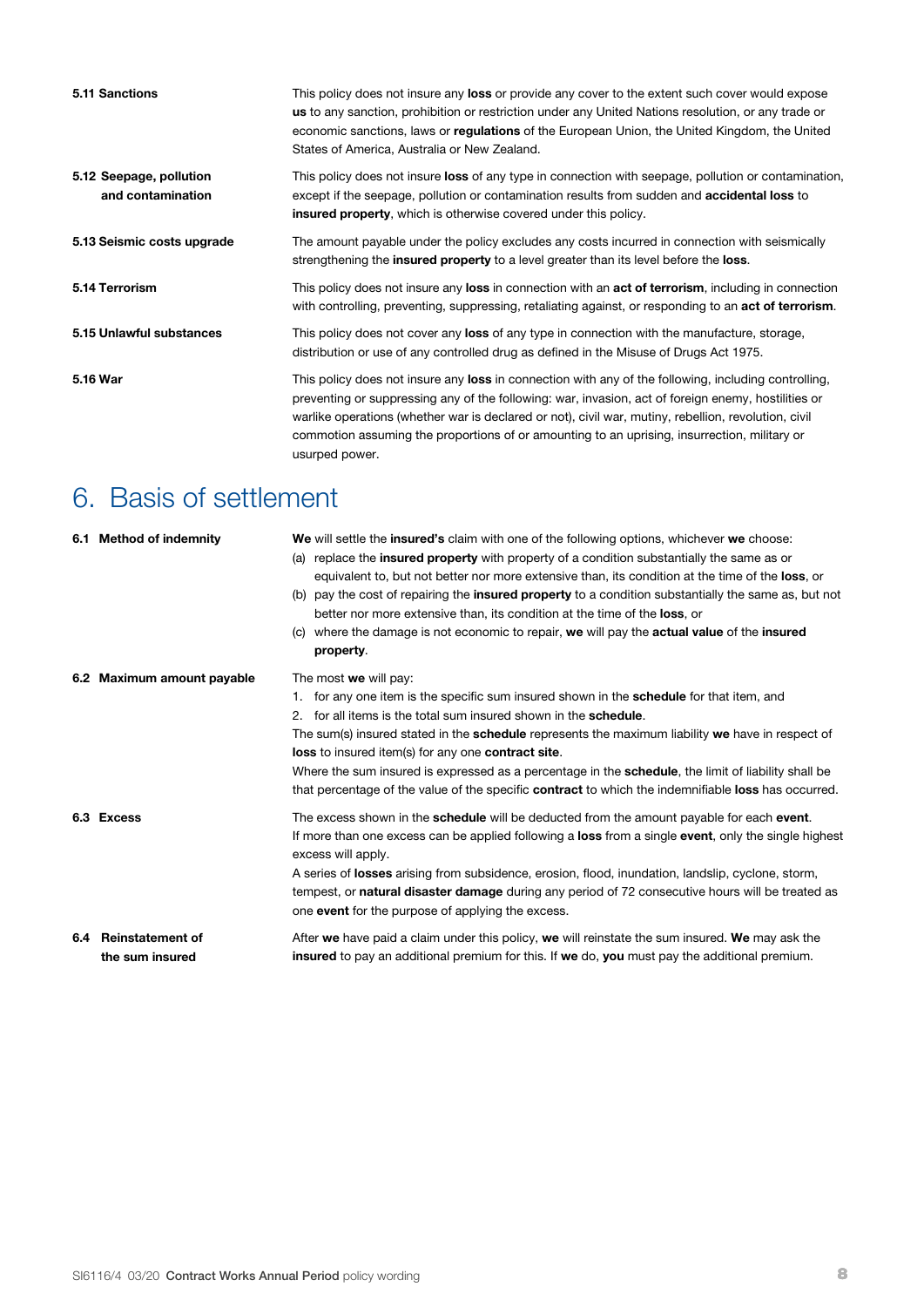## <span id="page-10-0"></span>7. Claims conditions

#### **Insured's obligations**

| 7.1 Advise us                               | If the <b>insured</b> becomes aware of any <b>event</b> that is likely to give rise to a claim under this policy<br>regardless of the anticipated quantum, they must contact us immediately.                                                                                                                                                                                                                                                                                                                                 |
|---------------------------------------------|------------------------------------------------------------------------------------------------------------------------------------------------------------------------------------------------------------------------------------------------------------------------------------------------------------------------------------------------------------------------------------------------------------------------------------------------------------------------------------------------------------------------------|
| 7.2 Minimise the loss                       | The <b>insured</b> must take all reasonable steps to minimise the claim and avoid any further <b>loss</b> arising.                                                                                                                                                                                                                                                                                                                                                                                                           |
| 7.3 Notify the Police                       | The insured must immediately notify the Police if they suspect criminal activity has occurred.                                                                                                                                                                                                                                                                                                                                                                                                                               |
| 7.4 Provide full information                | When making a claim, the <b>insured</b> consents to their personal information in connection with the<br>claim being:<br>(a) disclosed to us, and<br>(b) transferred to the Insurance Claims Register Limited.                                                                                                                                                                                                                                                                                                               |
|                                             | The <b>insured</b> must:<br>(a) give us free access to examine and assess the claim, and<br>(b) send any relevant correspondence or documents to us, and<br>(c) complete a claim form or statutory declaration to confirm the claim if we request it, and<br>(d) provide any other information, proof of ownership or assistance that we may require at any time.                                                                                                                                                            |
| 7.5 Be honest                               | If the insured's claim is dishonest or fraudulent in any way, we may:<br>(a) decline the claim either in whole or in part, or<br>(b) declare this policy or all policies the <b>insured</b> has with us to be unenforceable from the date of<br>the dishonest or fraudulent act.<br>This is at our sole discretion.                                                                                                                                                                                                          |
| 7.6 Do not admit liability                  | The insured must not:<br>(a) admit liability, or<br>(b) do or say anything that may prejudice our ability to defend a claim against the insured or take<br>recovery action in the insured's name.                                                                                                                                                                                                                                                                                                                            |
| 7.7 Do not dispose of property              | The insured must not destroy or dispose of anything that is or could be part of a claim until we have<br>given the insured permission to do this.                                                                                                                                                                                                                                                                                                                                                                            |
| 7.8 Obtain our agreement                    | The <b>insured</b> must obtain our agreement before:<br>(a) incurring any expenses in connection with any claim under this policy, or<br>(b) doing anything that may prejudice our rights of recovery.                                                                                                                                                                                                                                                                                                                       |
| 7.9. Comply with directions<br>and contract | The insured shall at the insured's expense:<br>(a) comply with all our reasonable directions to prevent loss, where any deficiency, defect or<br>danger is identified by us, and<br>(b) comply with the <b>contract</b> conditions and specifications as they relate to methods, procedures,<br>systems or sequences of work.                                                                                                                                                                                                |
| <b>Managing a claim</b>                     |                                                                                                                                                                                                                                                                                                                                                                                                                                                                                                                              |
| 7.10 Subrogation                            | Once we have accepted any part of the <b>insured's</b> claim under this policy, we may assume the<br>insured's legal right of recovery.<br>If we initiate a recovery we will include the insured's excess, and any other uninsured losses<br>suffered by the insured. Where we do this, the insured agrees to pay its proportional share of<br>the recovery costs, and subsequently the proceeds of the recovery will be shared on the same<br>proportional basis, except that we will reimburse the insured's excess first. |
| 7.11 Recoveries                             | If any property that we have paid a claim for is later found or recovered, the insured must tell us<br>immediately and hand it over to us if we request it.<br>We have the right to keep any property that we have paid a claim for under this policy, including any<br>proceeds if it is sold.                                                                                                                                                                                                                              |
| 7.12 Reparation                             | If any person is ordered to make reparation to the <b>insured</b> for <b>loss</b> to any property that we have<br>paid a claim under this policy for, then the <b>insured</b> must tell us. Any payments received, must first<br>reimburse our claims payment up to the amount of any reparation received.                                                                                                                                                                                                                   |
| 7.13 Multiple insureds                      | Where more than one person or entity is insured, we shall:<br>(a) negotiate all claim settlements with, and<br>(b) pay all claim proceeds to,<br>the first insured.                                                                                                                                                                                                                                                                                                                                                          |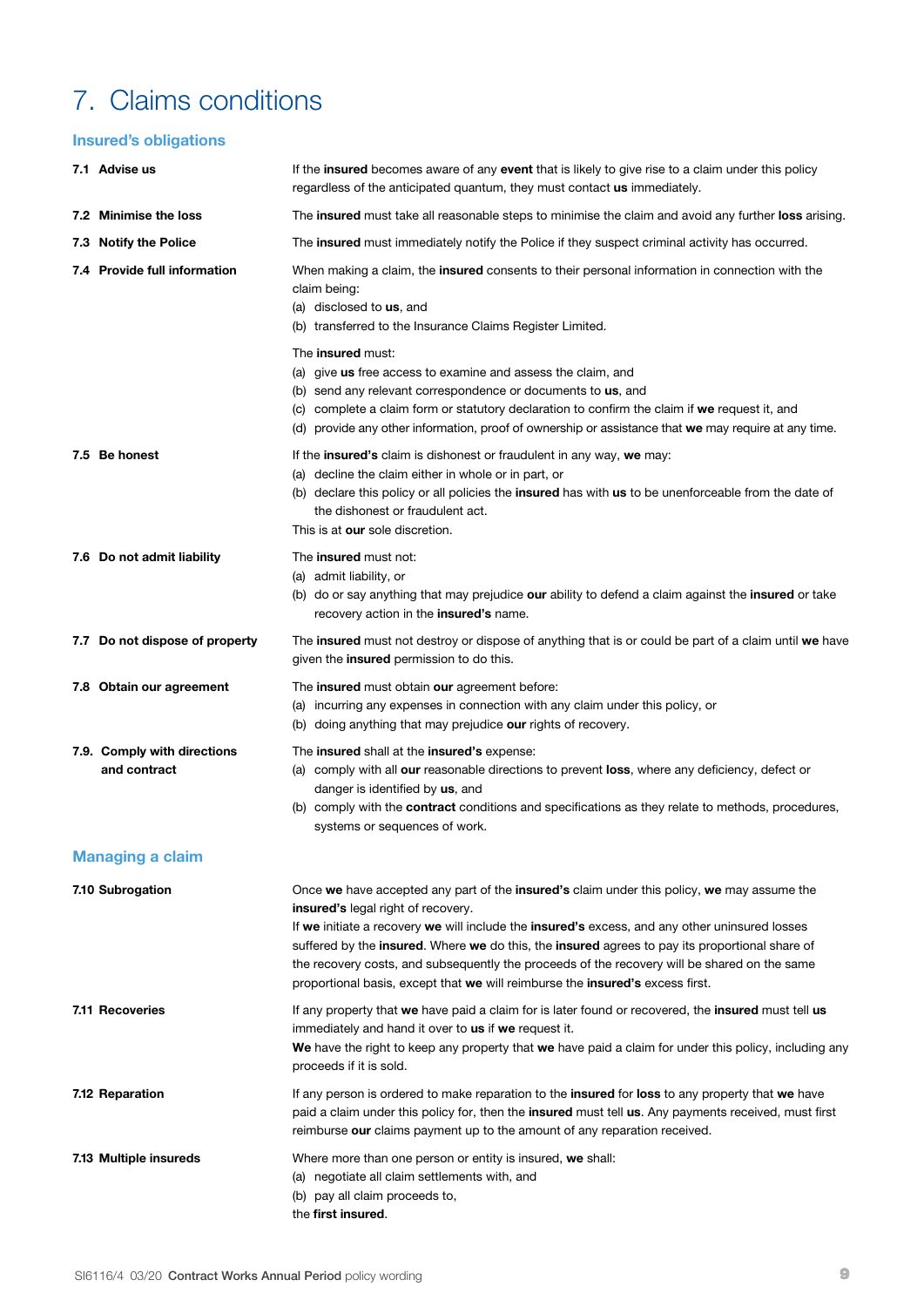## <span id="page-11-0"></span>8. General conditions

#### **How we administer this policy**

| 8.1 Assignment          | The insured may not assign this policy or any interest under this policy without our prior written<br>consent.                                                                                                                                                                                                                                                                                                                                                                                                                                                                                                                                                                                                                                                                                                                                                                                                                                                                                                                                                                                                                                                                                                                                                                                                                                                                                                                                                                                          |
|-------------------------|---------------------------------------------------------------------------------------------------------------------------------------------------------------------------------------------------------------------------------------------------------------------------------------------------------------------------------------------------------------------------------------------------------------------------------------------------------------------------------------------------------------------------------------------------------------------------------------------------------------------------------------------------------------------------------------------------------------------------------------------------------------------------------------------------------------------------------------------------------------------------------------------------------------------------------------------------------------------------------------------------------------------------------------------------------------------------------------------------------------------------------------------------------------------------------------------------------------------------------------------------------------------------------------------------------------------------------------------------------------------------------------------------------------------------------------------------------------------------------------------------------|
| 8.2 Cancellation        | By the insured<br>The insured may cancel this policy at any time by notifying us. If they do, we will refund any<br>premium that is due to the insured. Upon cancellation, the premium will be determined by applying<br>the rate referred to in the schedule plus 20% to the actual turnover based on the period of<br>insurance ending at the cancellation date. The premium shall be compared with the provisional<br>premium and the insured shall pay, or we will refund, the difference.<br>We will refund the proportion of unused premium paid in accordance with the 'Provisional premium'<br>and 'Premium adjustment' conditions.<br>Regardless of cancellation or non-renewal of this policy, cover shall continue for all contracts where<br>cover under this policy has commenced prior to the date of cancellation or non-renewal until expiry<br>of any maintenance period, provided that:<br>(a) all such contracts where cover is to continue shall be declared to us at the time of cancellation<br>or non-renewal, and<br>(b) the insured shall pay any premium adjustments required and any additional statutory charges.                                                                                                                                                                                                                                                                                                                                                           |
| 8.3 Change of terms     | <b>We</b> may change the terms of this policy (including the excess) by giving the <b>insured</b> notice in writing<br>or by electronic means, at the insured's last known address. Unless otherwise specified in the<br>notice, the change in terms will take effect from 4pm on the 30th day after the date of the notice.                                                                                                                                                                                                                                                                                                                                                                                                                                                                                                                                                                                                                                                                                                                                                                                                                                                                                                                                                                                                                                                                                                                                                                            |
| 8.4 Currency            | Any amounts shown in this policy or in the schedule are in New Zealand dollars, unless otherwise<br>specified in the schedule.                                                                                                                                                                                                                                                                                                                                                                                                                                                                                                                                                                                                                                                                                                                                                                                                                                                                                                                                                                                                                                                                                                                                                                                                                                                                                                                                                                          |
| 8.5 GST                 | Where GST is recoverable by us under the Goods and Services Tax Act 1985:<br>(a) all sums insured exclude GST, and<br>(b) all sub limits exclude GST, and<br>(c) all excesses include GST, and<br>(d) GST will be added, where applicable, to claim payments.                                                                                                                                                                                                                                                                                                                                                                                                                                                                                                                                                                                                                                                                                                                                                                                                                                                                                                                                                                                                                                                                                                                                                                                                                                           |
| 8.6 Other insurance     | The insured must notify us as soon as they know of any other insurance policy that covers them for<br>any of the risks covered under this policy.<br>This policy does not cover the insured's liability or loss at all if the liability or loss is insured to any<br>extent under any other insurance policy. We will not contribute towards any claim under any other<br>insurance policy.                                                                                                                                                                                                                                                                                                                                                                                                                                                                                                                                                                                                                                                                                                                                                                                                                                                                                                                                                                                                                                                                                                             |
| 8.7 Provisional premium | The insured must pay a provisional premium at the start of this policy. The provisional premium<br>is a deposit and must be calculated by applying the agreed rate referred to in the <b>schedule</b> to the<br>estimated turnover of all contracts that will be insured under this policy. The provisional premium<br>must be adjusted in accordance with the 'Premium adjustment' condition below.                                                                                                                                                                                                                                                                                                                                                                                                                                                                                                                                                                                                                                                                                                                                                                                                                                                                                                                                                                                                                                                                                                    |
| 8.8 Premium adjustment  | Within 30 days of the end of the last <b>contract works</b> covered under this policy, the <b>insured</b> must<br>declare to us the turnover.<br>If there is any other insurance policy that covers the <b>insured</b> for the risks covered under this policy<br>and that policy has a higher excess, where this policy is covering the insured for the difference<br>between the two excesses, the insured must include the full value of the applicable contract works<br>turnover in the turnover figure used for this premium adjustment calculation.<br>The premium shall be determined by applying the agreed rate referred to in the <b>schedule</b> to the<br>turnover. The premium shall be compared with the provisional premium and the insured shall pay,<br>or we will refund, the difference. The most we will refund is 50% of the provisional premium.<br>Fire and Emergency Levy Declaration - Domestic Contracts<br>Upon renewal of this policy, and with the declaration of the insured's actual completed turnover,<br>the insured must also declare the number of domestic existing structures covered under this<br>optional cover during the <b>period of insurance</b> . This number shall be adjusted for the Fire and<br>Emergency Levy at the rate specified under the relevant regulations for each dwelling and a pro rata<br>applied for the maximum contract period, as per Fire and Emergency Levy guidelines. This must be<br>paid along with any other due premiums. |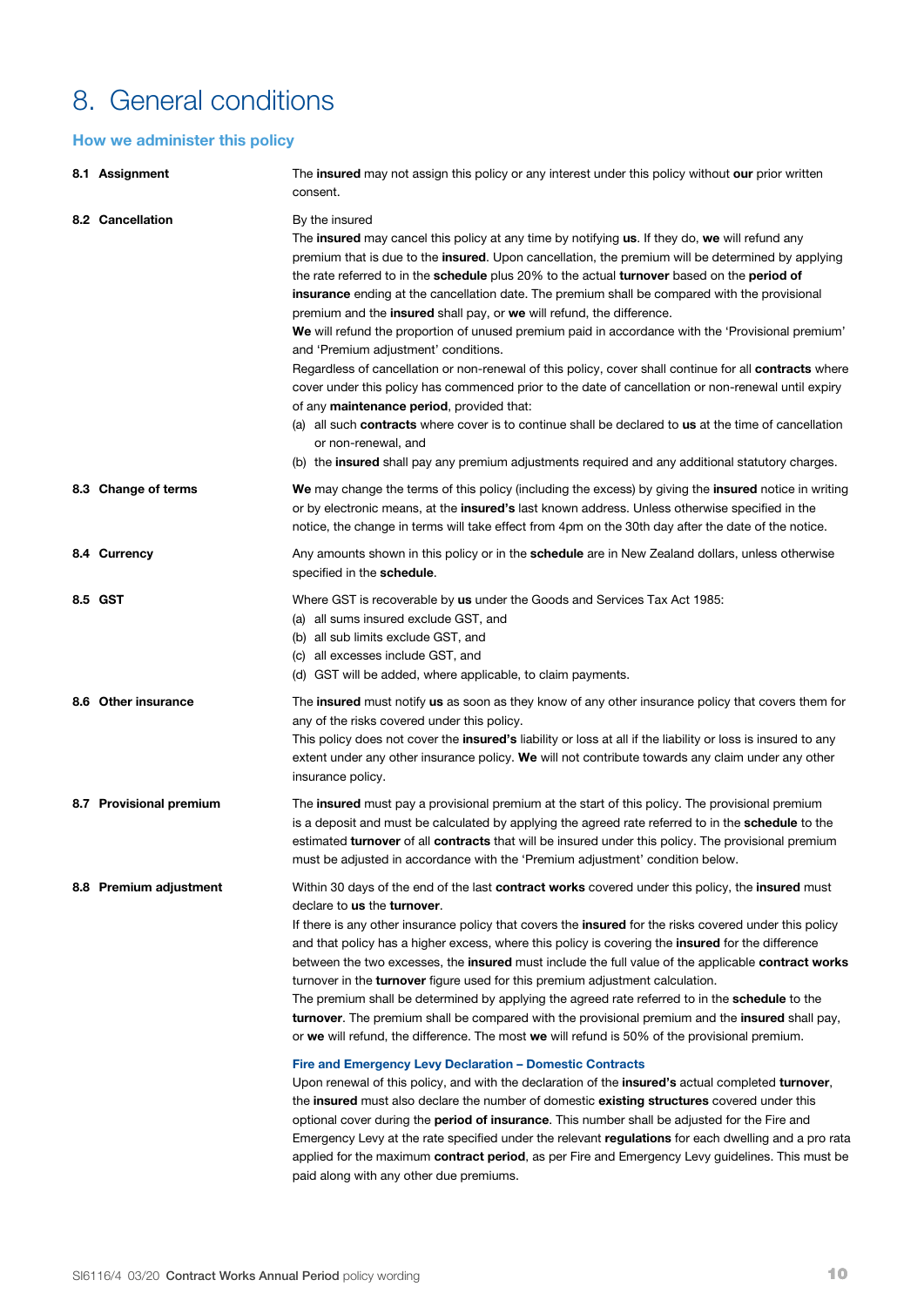|                                       | Fire and Emergency Levy Declaration - Commercial Contracts<br>Upon renewal of this policy, and with the declaration of the insured's actual completed turnover,<br>the insured must also declare the total value of commercial existing structures covered under<br>this optional cover during the period of insurance. This number shall be adjusted for Fire and<br>Emergency Levy at the rate specified under the relevant regulations and a pro rata applied for the<br>maximum <b>contract period</b> , as per Fire and Emergency Levy guidelines. This must be paid along<br>with any other due premiums. |
|---------------------------------------|-----------------------------------------------------------------------------------------------------------------------------------------------------------------------------------------------------------------------------------------------------------------------------------------------------------------------------------------------------------------------------------------------------------------------------------------------------------------------------------------------------------------------------------------------------------------------------------------------------------------|
| 8.9 Increase in sum insured           | The maximum contract value stated in the schedule may be exceeded by up to 10% if during<br>the <b>construction period</b> there is an increase in the costs of construction due to increased wages<br>or materials.<br>If a single contract tendered for by you is expected to exceed the maximum contract value as<br>shown in the schedule, special allowance to include the contract within the annual policy needs<br>to be requested. At our discretion we may choose to vary the terms and conditions of the annual<br>policy for this specific contract.                                                |
| 8.10 Separate insurance               | Where the <b>insured</b> consists of more than one legal entity the word "insured" shall apply to each as<br>if a separate policy had been issued to each. However, this does not increase the amount of cover<br>available under this policy.                                                                                                                                                                                                                                                                                                                                                                  |
| Laws and Acts that govern this policy |                                                                                                                                                                                                                                                                                                                                                                                                                                                                                                                                                                                                                 |

| 8.11 Disputes about this policy | The law of New Zealand applies to disputes about this policy and the New Zealand Courts have<br>exclusive jurisdiction.                              |
|---------------------------------|------------------------------------------------------------------------------------------------------------------------------------------------------|
| 8.12 Legislation changes        | Any reference to any Act of Parliament or subordinate rules referred to in this policy includes any<br>amendments made or substitutions to that law. |
| Insured's obligations           |                                                                                                                                                      |
| 8.13 Comply with the policy     | The <b>insured</b> (and any other person or entity we cover) must comply with the conditions of this policy                                          |
|                                 | at all times.                                                                                                                                        |
|                                 | lf:                                                                                                                                                  |
|                                 | the insured, or<br>(a)                                                                                                                               |
|                                 | (b) any other person or entity covered under this policy, or                                                                                         |
|                                 | (c) anyone acting on the <b>insured's</b> behalf,                                                                                                    |
|                                 | breaches any of the terms and/or conditions of this policy, we may:                                                                                  |
|                                 | المتمرك والمستحدث والمستحدث والمساوية والمستحدث والمتحام والمستقطع والمستحدث والمستحدث والمستحدث                                                     |

- (a) decline the claim either in whole or in part, and/or
- (b) declare either this policy or all insurance the **insured** has with **us** to be of no effect and to no longer exist.

**8.14 True statements and answers** True statements and answers must be given, whether by the **insured** or any other person, when: (a) applying for this insurance, and/or (b) notifying **us** regarding any change in circumstances, and/or

> (c) making any claim under this policy, and communicating with **us** or providing any further information regarding the claim.

8.15 Reasonable care The insured must take reasonable care at all times to avoid circumstances that could result in a claim. The **insured's** claim will not be covered if the **insured** is reckless or grossly irresponsible.

**8.16 Change in circumstances** The **insured** must tell **us** immediately if there is a material:

- (a) increase in the risk insured, or
- (a) alteration of the risk insured.

Once the **insured** has told **us** of the change, **we** may then cancel the policy or alter the premium and/or the terms of this policy.

If the **insured** fails to notify **us** about a change in the risk insured, **we** may:

- (a) declare this policy unenforceable, and/or
- (b) decline any subsequent claim either in whole or in part.

These actions will be taken from the date the **insured** knew, or ought to have known, of the increase or alteration in the risk insured.

*For avoidance of any doubt, information is 'material' where we would have made different decisions about either:*

- *(i) accepting your insurance, or*
- *(ii) setting the terms of your insurance,*

*if we had known that information. If in any doubt, notify us anyway.*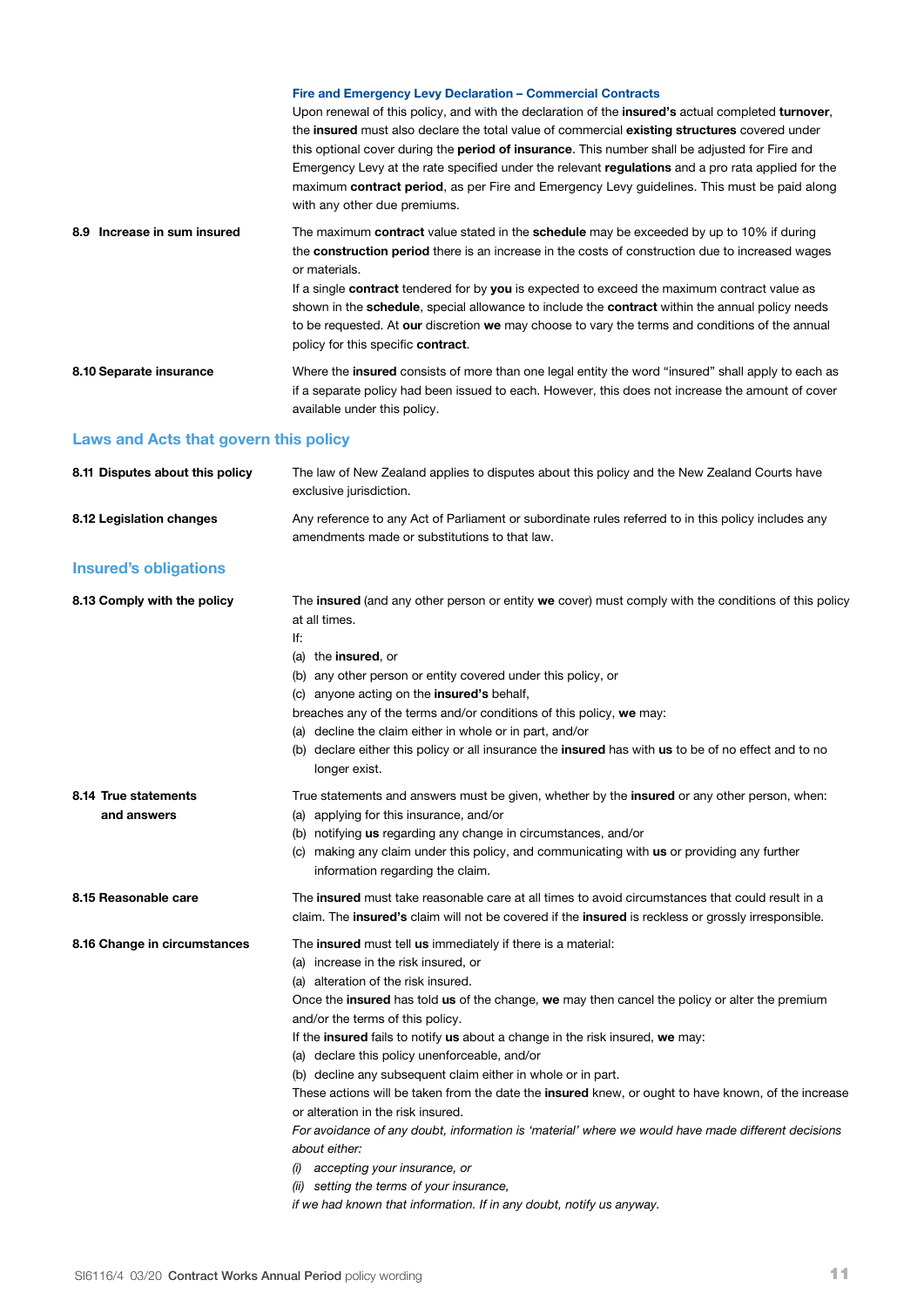## <span id="page-13-0"></span>**Definitions**

The definitions apply to the plural and any derivatives of the bolded words. *For example, the definition of 'accidental' also applies to the words 'accidentally', 'accident' and 'accidents'.*

| accidental                           | Unexpected and unintended by the <b>insured</b> .                                                                                                                                                                                                                                                                                                                                                                                                                                                                                                                                                                                                                                                                                                                                                                                                                                                                                                                                                                                                                                                                                                                                                                                        |
|--------------------------------------|------------------------------------------------------------------------------------------------------------------------------------------------------------------------------------------------------------------------------------------------------------------------------------------------------------------------------------------------------------------------------------------------------------------------------------------------------------------------------------------------------------------------------------------------------------------------------------------------------------------------------------------------------------------------------------------------------------------------------------------------------------------------------------------------------------------------------------------------------------------------------------------------------------------------------------------------------------------------------------------------------------------------------------------------------------------------------------------------------------------------------------------------------------------------------------------------------------------------------------------|
| act of terrorism                     | Any unlawful act, or preparation in respect of action, or threat of action designed to influence or<br>coerce the government de jure or de facto of any nation or any political division thereof, or in pursuit<br>of political, religious, ideological, or similar purposes to intimidate the public or a section of the<br>public of any nation by any person or group(s) of persons whether acting alone or on behalf of or in<br>connection with any organisation(s) or government(s) de jure or de facto, and that:<br>(a) involves violence against one or more persons, or<br>(b) involves damage to property, or<br>(c) endangers life other than that of the person committing the action, or<br>(d) creates a risk to health or safety of public or section of the public, or<br>(e) is designed to interfere with or disrupt an electronic system.                                                                                                                                                                                                                                                                                                                                                                            |
| actual value                         | The value calculated by applying depreciation for age and use to the new replacement cost of<br>insured property affected.                                                                                                                                                                                                                                                                                                                                                                                                                                                                                                                                                                                                                                                                                                                                                                                                                                                                                                                                                                                                                                                                                                               |
| application                          | The information provided to us by the insured or on the insured's behalf when the insured<br>purchased this insurance or requested a quotation for this insurance from us. It also includes any<br>subsequent information the insured provides us with.                                                                                                                                                                                                                                                                                                                                                                                                                                                                                                                                                                                                                                                                                                                                                                                                                                                                                                                                                                                  |
| computer virus                       | A set of corrupting, harmful or otherwise unauthorised instructions or code including a set of<br>maliciously introduced unauthorised instructions or code, programmatic or otherwise, which<br>propagate themselves through a computer system or network of whatsoever nature. This includes<br>but is not limited to 'Trojan Horses', 'Worms' and 'Time or Logic Bombs'.                                                                                                                                                                                                                                                                                                                                                                                                                                                                                                                                                                                                                                                                                                                                                                                                                                                               |
| constructed value<br>at time of loss | The <b>actual value</b> of the covered <b>contract works</b> already completed as at the time of the <b>loss</b> ,<br>including the actual value of any existing structures covered under the Optional Extension<br>'4.3 Existing Structures' (if applicable).                                                                                                                                                                                                                                                                                                                                                                                                                                                                                                                                                                                                                                                                                                                                                                                                                                                                                                                                                                           |
| construction period                  | The period starting at the date you take possession of the contract site, provided such date is<br>within the <b>period of insurance</b> , and ends upon the earliest of the following:<br>(a) Partial Completion<br>In relation to any applicable portion of the contract works:<br>(i) at the time a partial practical completion certificate is issued, or<br>(ii) at the time that portion of the <b>contract works</b> is occupied, taken over or put into use by the<br>purchaser, principal or authorised person,<br>whichever is the earlier, or<br>(b) Completion<br>(i) at the time a practical completion certificate is issued, or<br>(ii) at the time the <b>contract works</b> are occupied, taken over or put to use by the purchaser,<br>principal or authorised person,<br>whichever is the earliest, or<br>(c) Speculative Project<br>In relation to any speculative project where there is no agreement to purchase, at the time 95%<br>of the project price has been expended on the contract works and the contract works are<br>made available for public viewing, or<br>(d) Maximum period<br>For each contract works insured by this policy, upon the expiry of the maximum period as<br>stated in the schedule. |
| construction plant                   | Tools, plant, equipment, site encampments or hoardings used for the purpose of carrying out the<br>contract works, excluding any plant or equipment forming, or intending to form, a permanent part<br>of the contract works.                                                                                                                                                                                                                                                                                                                                                                                                                                                                                                                                                                                                                                                                                                                                                                                                                                                                                                                                                                                                            |
| contract                             | The contract between the principal and the contractor to perform the contract works.                                                                                                                                                                                                                                                                                                                                                                                                                                                                                                                                                                                                                                                                                                                                                                                                                                                                                                                                                                                                                                                                                                                                                     |
| contract site                        | The location referred to in the <b>contract</b> at which the <b>contract works</b> are to be undertaken.                                                                                                                                                                                                                                                                                                                                                                                                                                                                                                                                                                                                                                                                                                                                                                                                                                                                                                                                                                                                                                                                                                                                 |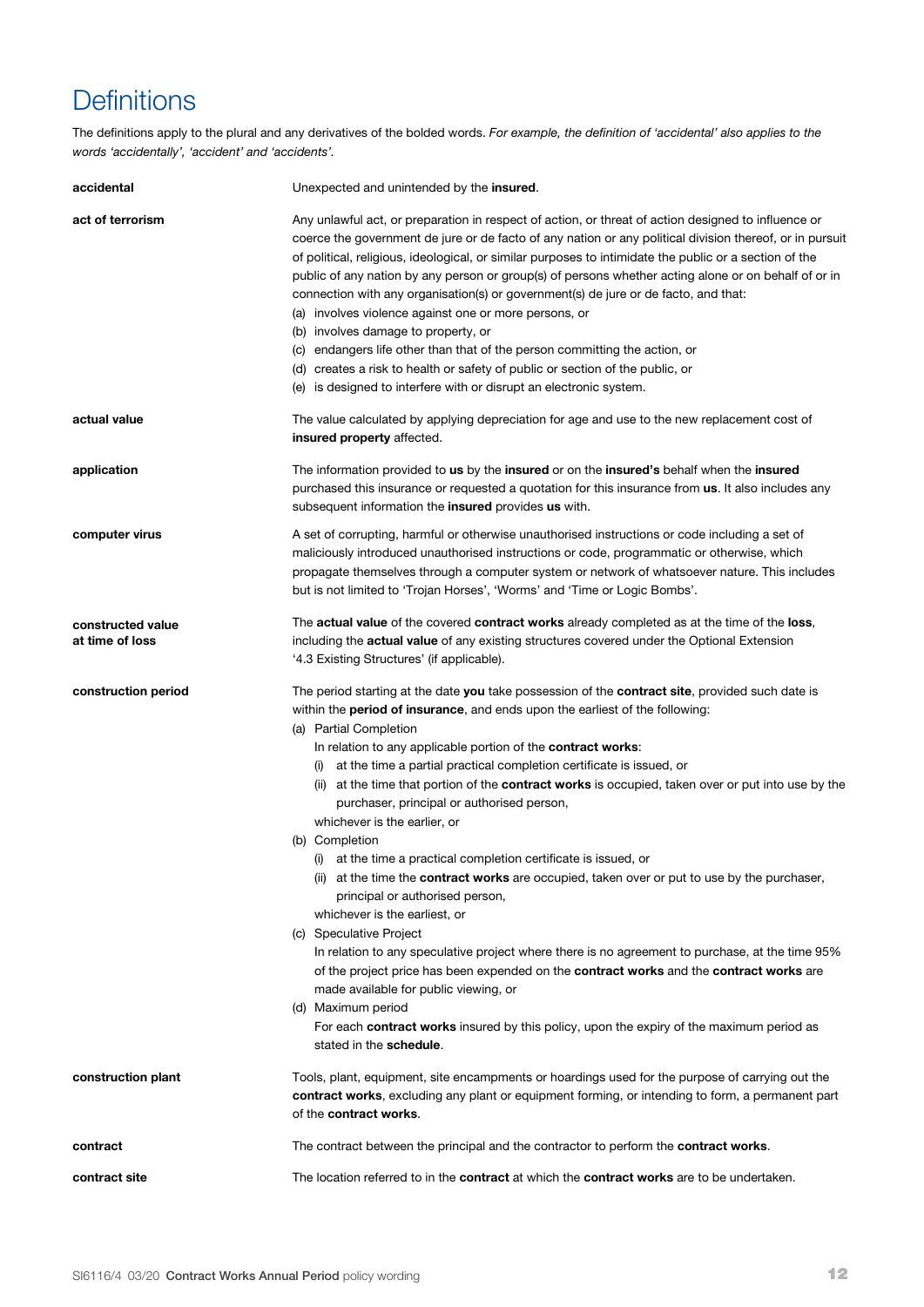| contract works          | The whole of the works, whether temporary or permanent, to be performed by the insured as<br>described in the <b>contract</b> (being subject of this insurance) including all materials and items that are<br>included in that <b>contract</b> .                                                                                                               |
|-------------------------|----------------------------------------------------------------------------------------------------------------------------------------------------------------------------------------------------------------------------------------------------------------------------------------------------------------------------------------------------------------|
| destroyed               | So physically damaged by an insured loss that the property, by reason only of that loss, cannot be<br>repaired or the cost of the repair is uneconomic.                                                                                                                                                                                                        |
| electronic data         | Facts, concepts and information converted to a form useable for communications, display,<br>distribution, interpretation or processing by electronic or electromechanical data processing or<br>electronically controlled equipment.                                                                                                                           |
| event                   | Any one event or series of events arising from one source or original cause.                                                                                                                                                                                                                                                                                   |
| existing structures     | Structures and/or property which existed at the <b>contract site</b> prior to the commencement of the<br>contract works and which are included in the sum insured for existing structures shown in the<br>schedule and which will be worked upon as part of the contract works.                                                                                |
| first insured           | The first named person or entity listed in the schedule as 'Insured'.                                                                                                                                                                                                                                                                                          |
| immediately preceded by | The event occurring immediately in sequence prior to the loss.<br>If there is a chain of events, this will be the last event occurring immediately prior to the loss.                                                                                                                                                                                          |
| insured                 | The person(s) or entity named in the <b>schedule</b> as 'Insured':<br>(a) but only in their capacity as principal or main contractor, and<br>(b) only in their capacity as sub-contractor where shown in the schedule,<br>for their respective rights and interests.<br>We may also use the word 'you' to describe 'insured'.                                  |
| insured property        | The contract works and any other property shown in the schedule once it becomes the<br>responsibility of the insured.                                                                                                                                                                                                                                          |
| loss                    | Physical loss or physical damage occurring during the period of insurance.                                                                                                                                                                                                                                                                                     |
| maintenance period      | The period starting when any part of the <b>contract works</b> is put into service, taken over, occupied or<br>issued with a certificate of partial or practical completion, and finishing at the end of the:<br>(a) Maintenance or Defects Liability Period referred to in the contract, or<br>(b) period shown in the schedule,<br>whichever is the earlier. |
| natural disaster damage | Sudden and <b>accidental loss</b> that results directly or indirectly from earthquake, subterranean fire,<br>volcanic activity, tsunami, geothermal activity, hydrothermal activity, or fire caused by any of these.                                                                                                                                           |
| period of insurance     | The annual period shown in the schedule.                                                                                                                                                                                                                                                                                                                       |
| region                  | The areas of land in each of the named Regions and Districts as defined in the Local Government<br>New Zealand (LGNZ) Regional and Districts boundaries map.                                                                                                                                                                                                   |
| regulations             | Building regulations or other regulations that are:<br>(a) made under, or<br>(b) framed pursuant to,<br>any Act of Parliament or any local authority regulation or by-law.                                                                                                                                                                                     |
| schedule                | The latest version of the Schedule we issued to the insured for this policy.                                                                                                                                                                                                                                                                                   |
| turnover                | All monies received or payable to you for contracts undertaken by you during the period of<br>insurance.                                                                                                                                                                                                                                                       |
| we                      | State, a business division of IAG New Zealand Limited. We may also use the words 'us', 'our'<br>or 'company' to describe State.                                                                                                                                                                                                                                |